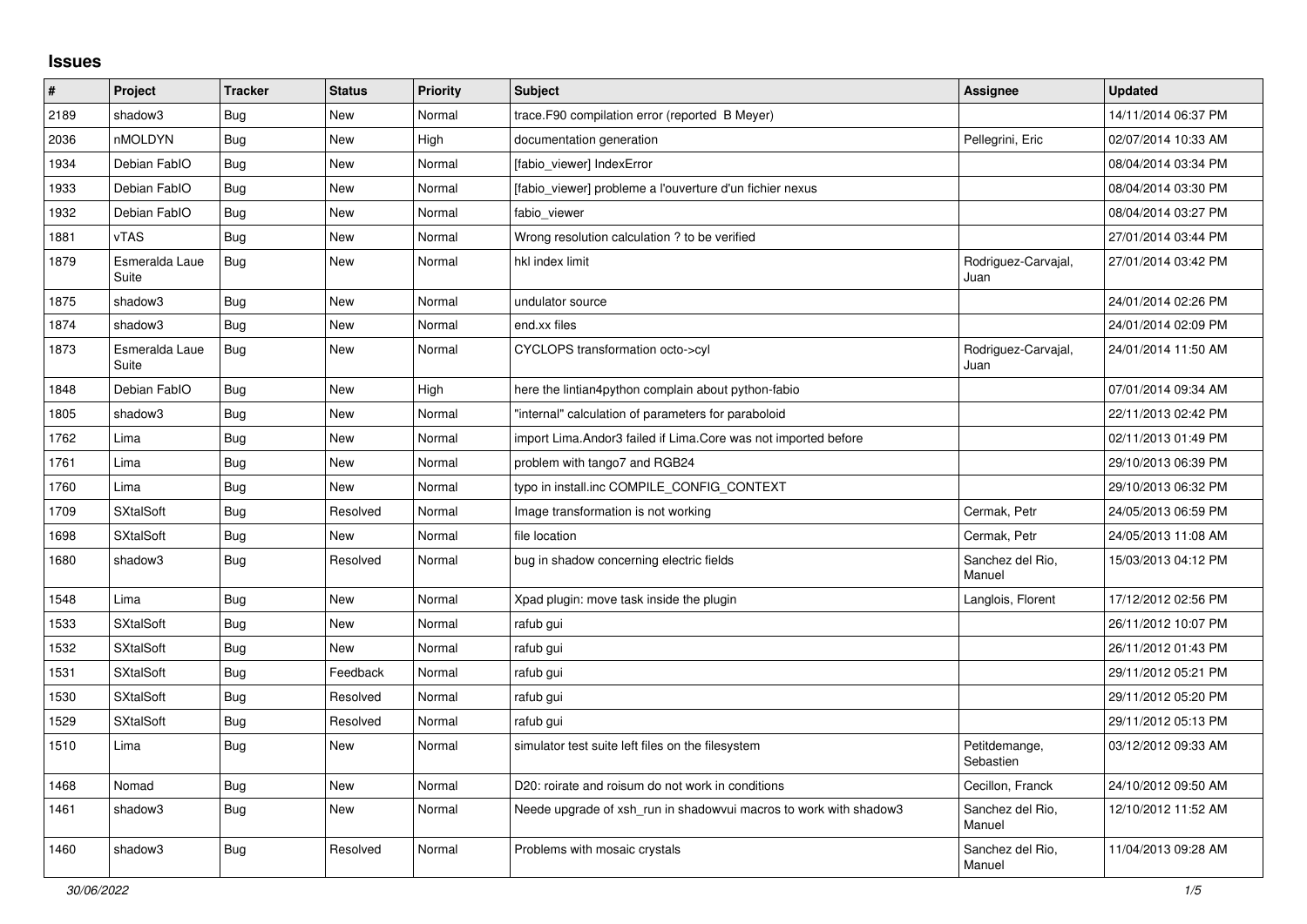| #    | Project | <b>Tracker</b> | <b>Status</b> | <b>Priority</b> | <b>Subject</b>                                                                                     | <b>Assignee</b>   | <b>Updated</b>      |
|------|---------|----------------|---------------|-----------------|----------------------------------------------------------------------------------------------------|-------------------|---------------------|
| 1457 | Nomad   | Bug            | New           | Normal          | D20: Time estimation in NoMad Spy wrong for RocCount (at least )                                   | Cecillon, Franck  | 11/10/2012 09:26 AM |
| 1456 | Nomad   | Bug            | New           | High            | D20: Fast mode not working when activated directly after ramp mode --<br>SOLVED???                 | Cecillon, Franck  | 11/10/2012 09:18 AM |
| 1444 | Nomad   | <b>Bug</b>     | <b>New</b>    | Immediate       | D20: Watchdog/Alert popups                                                                         | Cecillon, Franck  | 26/09/2012 02:47 PM |
| 1443 | Nomad   | Bug            | New           | Urgent          | D20: still more options for cryostat temperature setting                                           | Cecillon, Franck  | 26/09/2012 02:46 PM |
| 1435 | Nomad   | Bug            | New           | Normal          | "More options" in NomadGUI is blocked                                                              | Ortiz, Helene     | 24/09/2012 03:59 PM |
| 1427 | Nomad   | <b>Bug</b>     | New           | Immediate       | D20: RocScan: Detector display does NOT refresh during acquisition                                 | Cecillon, Franck  | 31/08/2012 11:30 AM |
| 1397 | Nomad   | Bug            | New           | Normal          | OrangeCryostat controller does not start ColdValve                                                 |                   | 26/07/2012 11:20 AM |
| 1365 | Nomad   | Bug            | New           | High            | Spy window places itself in some inconvenient place on the desktop                                 | Cecillon, Franck  | 11/07/2012 10:21 AM |
| 1360 | Nomad   | Bug            | New           | Immediate       | Missing sample environments: D20 furnace (and D1B furnace and pool-CF<br>119ILHV49)                | Cecillon, Franck  | 09/07/2012 10:13 AM |
| 1357 | Nomad   | <b>Bug</b>     | New           | Normal          | D20: Conditions-Warnings scatter pop-up windows all over the desktop which<br>remain when inactive | Cecillon, Franck  | 26/09/2012 02:44 PM |
| 1327 | Nomad   | Bug            | <b>New</b>    | Normal          | PolarizationController read actual state long                                                      |                   | 07/06/2012 11:10 AM |
| 1253 | pyXSW   | <b>Bug</b>     | Resolved      | Normal          | bug with python<2.7                                                                                | Roy, Jerome       | 21/03/2012 06:03 PM |
| 1234 | Nomad   | <b>Bug</b>     | New           | High            | Generic scan list not refreshed                                                                    | legoc, yannick    | 20/02/2012 03:34 PM |
| 1186 | Nomad   | Bug            | New           | High            | D20: continuously trying to contac ln2/lhe eurotherms although not meant to be<br>contacted        |                   | 09/12/2011 10:21 AM |
| 1185 | Nomad   | Bug            | New           | High            | D20: High pressure cell values only read when sending set-point                                    | Cecillon, Franck  | 09/12/2011 10:20 AM |
| 1184 | Nomad   | <b>Bug</b>     | <b>New</b>    | Normal          | D20: slitm_l/r do not always show the right encoder values                                         | Cecillon, Franck  | 09/12/2011 10:20 AM |
| 1177 | Nomad   | Bug            | Resolved      | Normal          | IN3: buttons (stop, pause, continu) always linked to the launch pad                                | Ortiz, Helene     | 02/07/2012 01:18 PM |
| 1167 | Nomad   | Bug            | New           | Immediate       | D20: Changes in fields (title, number of repetitions) NOT taken into account                       | Cecillon, Franck  | 25/11/2011 10:05 AM |
| 1105 | Nomad   | Bug            | New           | High            | Parameter survey viewer not refreshing                                                             | Cecillon, Franck  | 02/11/2011 01:35 PM |
| 1101 | Nomad   | <b>Bug</b>     | New           | High            | time estimation ROC counting                                                                       | Cecillon, Franck  | 02/11/2011 01:14 PM |
| 1091 | Nomad   | Bug            | New           | Normal          | Write mask in energy mode                                                                          | Locatelli, Jerome | 28/10/2011 11:03 AM |
| 906  | shadow3 | <b>Bug</b>     | New           | Normal          | read/write compatibility in shadowvui and shadow3                                                  |                   | 14/03/2011 04:27 PM |
| 879  | vTAS    | Bug            | Resolved      | High            | Sometimes, we need to click twice on OK button in "Instrument Parameters"<br>dialog to close it.   |                   | 21/02/2011 05:49 PM |
| 878  | vTAS    | <b>Bug</b>     | Resolved      | Urgent          | up and down arrow in instrument list                                                               | Raoul, Yannick    | 21/02/2011 05:47 PM |
| 795  | vTAS    | Bug            | Resolved      | Normal          | Error when setting a new sample                                                                    | Saroun, Jan       | 13/11/2010 06:08 PM |
| 794  | vTAS    | <b>Bug</b>     | Resolved      | Normal          | User path in Windows OS                                                                            | Saroun, Jan       | 13/11/2010 06:09 PM |
| 546  | vTAS    | <b>Bug</b>     | New           | High            | Polarised neutron data                                                                             | Raoul, Yannick    | 08/02/2010 02:44 PM |
| 539  | vTAS    | <b>Bug</b>     | Feedback      | Normal          | wrong data display for data file that contains Flatcone AND POLAN:                                 | Raoul, Yannick    | 21/02/2011 11:20 AM |
| 3682 | Nomad   | Feature        | New           | High            | "Wait" and "Count (in time)" commands for D4                                                       | Cecillon, Franck  | 05/11/2019 10:32 AM |
| 2256 | LAMP    | Feature        | New           | Normal          | SANS: D33, using all panels in ToF mode.                                                           | Richard, Didier   | 27/02/2015 03:10 PM |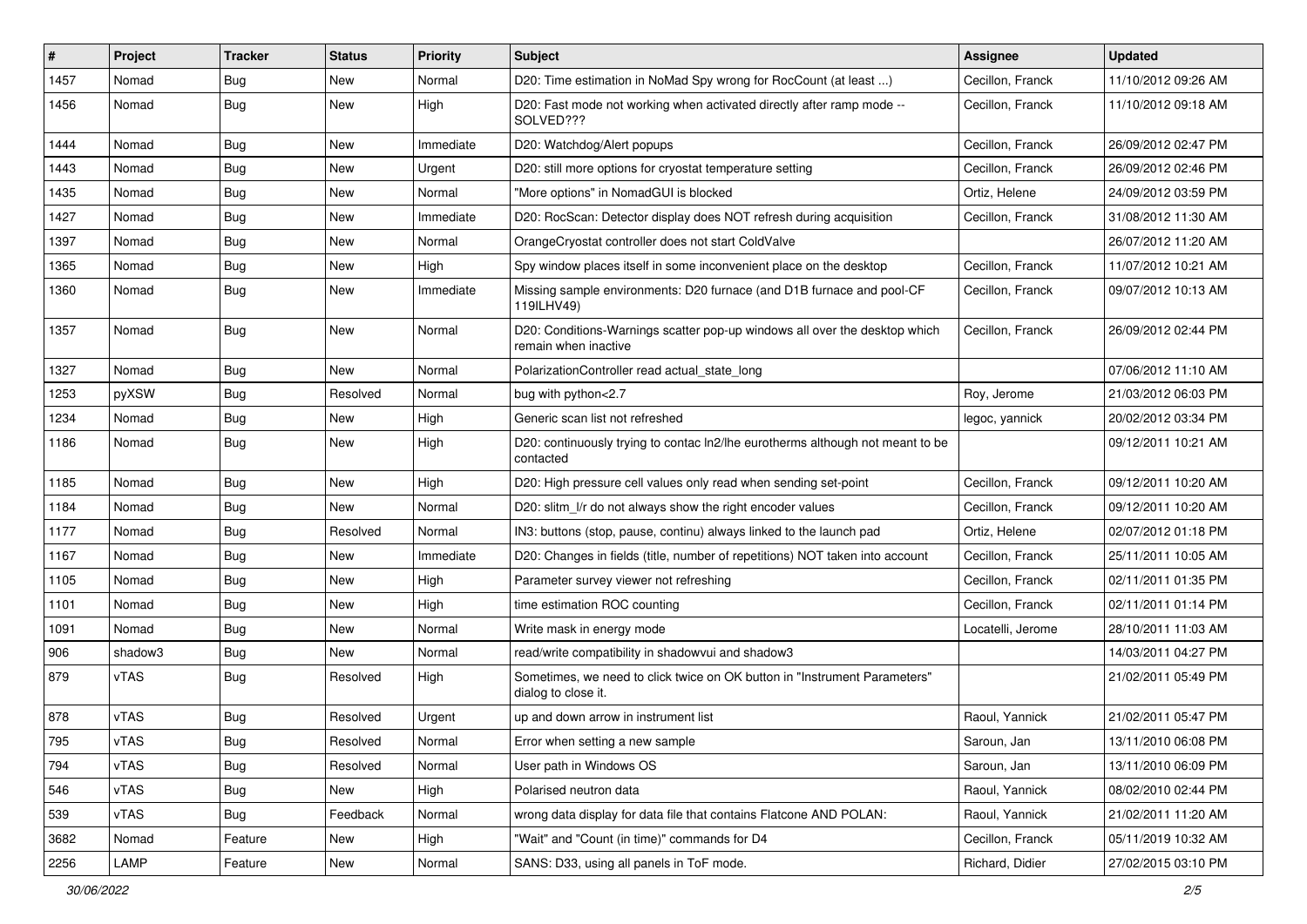| #    | Project                 | <b>Tracker</b> | <b>Status</b> | <b>Priority</b> | <b>Subject</b>                                                                              | <b>Assignee</b>             | <b>Updated</b>      |
|------|-------------------------|----------------|---------------|-----------------|---------------------------------------------------------------------------------------------|-----------------------------|---------------------|
| 2255 | LAMP                    | Feature        | New           | Normal          | SANS: resizing UI sans settings to enlarge the results List and its plotting area.          | Richard, Didier             | 27/02/2015 03:08 PM |
| 2254 | LAMP                    | Feature        | New           | Normal          | Sim Cards: review to include a typical workflow for each instrument/technic.                | Johnson, Mark Robert        | 27/02/2015 03:05 PM |
| 2250 | LAMP                    | Feature        | New           | High            | Cosmos: Add possibility to read and work with nexus files.                                  | Gonzalez, Miguel            | 27/02/2015 12:04 PM |
| 2207 | nMOLDYN                 | Feature        | New           | Normal          | Limit number of frames to optimize prime factors                                            |                             | 18/12/2014 11:20 AM |
| 1922 | LAMP                    | Feature        | New           | Normal          | IQ(t) for TOF (fft)                                                                         | Rols, Stephane              | 01/04/2014 01:19 PM |
| 1880 | Esmeralda Laue<br>Suite | Feature        | New           | Normal          | kvec steps                                                                                  | Rodriguez-Carvajal,<br>Juan | 27/01/2014 03:44 PM |
| 1704 | shadow3                 | Feature        | New           | Normal          | srcomp, abrefc and intpscalc                                                                |                             | 13/05/2013 10:52 AM |
| 1697 | Lima                    | Feature        | New           | Normal          | Add the possibility to get the list of available trigger modes by camera                    | Petitdemange,<br>Sebastien  | 18/07/2013 01:51 PM |
| 1544 | <b>SXtalSoft</b>        | Feature        | New           | Normal          | Colours for unindexed peaks                                                                 | Cermak, Petr                | 20/05/2013 08:38 PM |
| 1543 | <b>SXtalSoft</b>        | Feature        | Resolved      | Normal          | Show the header of the images                                                               | Rodriguez-Carvajal,<br>Juan | 03/05/2013 08:10 AM |
| 1542 | <b>SXtalSoft</b>        | Feature        | New           | Normal          | Saving the state of a session to recover it later                                           | Cermak, Petr                | 04/12/2012 06:08 PM |
| 1541 | <b>SXtalSoft</b>        | Feature        | Resolved      | Normal          | Reset item in File menu is not working properly                                             |                             | 20/05/2013 08:37 PM |
| 1540 | <b>SXtalSoft</b>        | Feature        | Assigned      | Normal          | Preferences: Contrast dialog: Min-Max, color                                                | Cermak. Petr                | 24/01/2013 02:35 PM |
| 1539 | <b>SXtalSoft</b>        | Feature        | New           | Normal          | Improve the noise correction                                                                |                             | 04/12/2012 06:05 PM |
| 1469 | Nomad                   | Feature        | New           | Normal          | D20: ALL "condition families" in Parameter survey !!!                                       | Cecillon, Franck            | 24/10/2012 09:54 AM |
| 1459 | Nomad                   | Feature        | New           | High            | D20: Get rid of the "Pause" button for D20!                                                 | Cecillon, Franck            | 11/10/2012 09:33 AM |
| 1458 | Nomad                   | Feature        | New           | Normal          | D20: "Infinity" or "eternity" instead of "999" or "9999" etc.!                              | Cecillon, Franck            | 11/10/2012 09:30 AM |
| 1448 | Nomad                   | Feature        | New           | Immediate       | D20: Refresh of Parameter survey plots                                                      | Cecillon, Franck            | 26/09/2012 02:57 PM |
| 1447 | Nomad                   | Feature        | New           | Immediate       | D20: ramps on setpopint (good), regulation and sample (bad!)                                | Cecillon, Franck            | 26/09/2012 02:55 PM |
| 1446 | Nomad                   | Feature        | New           | High            | D20: coldvalve management module as an example for a comeback of<br><b>GEORGE's "dials"</b> | Cecillon, Franck            | 26/09/2012 02:53 PM |
| 1445 | Nomad                   | Feature        | New           | High            | D20: Conditions (If in launchpad AND watchdog/alert)                                        | Cecillon, Franck            | 26/09/2012 02:51 PM |
| 1376 | Nomad                   | Feature        | New           | High            | D20 and others: automatic parameter survey after midnight and three further<br>options      | Cecillon, Franck            | 16/07/2012 11:31 AM |
| 1366 | Nomad                   | Feature        | New           | High            | D20: beam parameters (sample pressure Psample) in SPY!                                      | Cecillon, Franck            | 11/07/2012 05:13 PM |
| 1364 | Nomad                   | Feature        | New           | High            | Furnace PID - more flexibility                                                              | Cecillon, Franck            | 11/07/2012 10:12 AM |
| 1359 | Nomad                   | Feature        | New           | High            | cryofurnace 1191LHV49 missing as sample environment                                         | Cecillon, Franck            | 07/07/2012 05:37 PM |
| 1355 | Nomad                   | Feature        | New           | High            | D20: Switch applying tolerance between regulation and sample in the<br>launchpad            | Cecillon, Franck            | 12/07/2012 01:22 PM |
| 1354 | Nomad                   | Feature        | New           | High            | Conditions: Warnings - variables, values in messages and time parameters                    | Cecillon, Franck            | 02/07/2012 03:26 PM |
| 1269 | Lima                    | Feature        | New           | Normal          | ADSC: Change the functionning of the exposure time / Stop acquisition                       | NOUREDDINE, Arafat          | 19/07/2012 11:56 AM |
| 1240 | Nomad                   | Feature        | Resolved      | Normal          | Add pause button in settings tab plugins when possible                                      | Ortiz, Helene               | 02/03/2012 09:24 AM |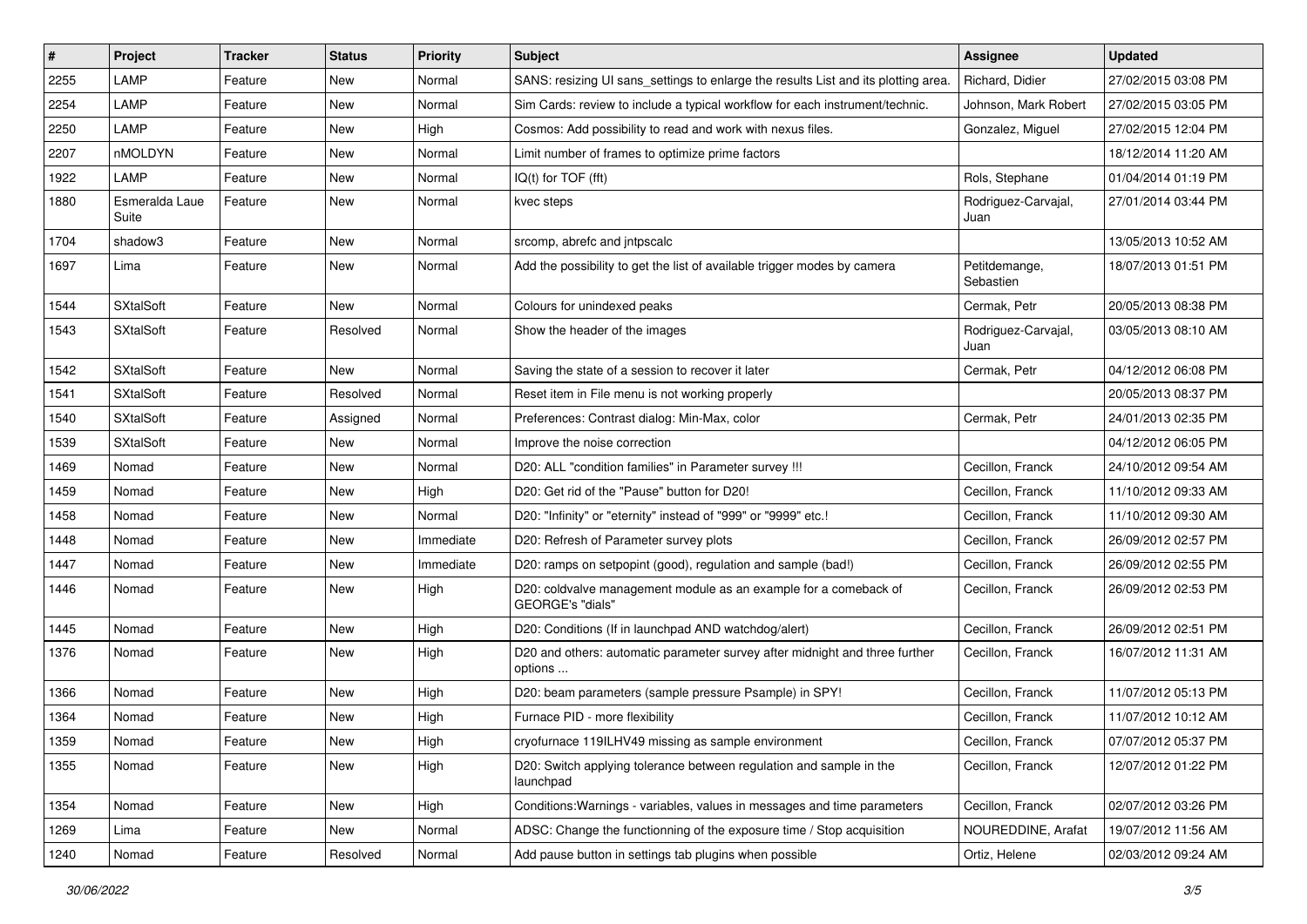| #    | Project | <b>Tracker</b> | <b>Status</b> | <b>Priority</b> | <b>Subject</b>                                                                              | <b>Assignee</b>            | <b>Updated</b>      |
|------|---------|----------------|---------------|-----------------|---------------------------------------------------------------------------------------------|----------------------------|---------------------|
| 1226 | CrysFML | Feature        | New           | Normal          | optimization of magnetic structure with domains                                             | Zaharko, Oksana            | 05/02/2012 12:40 PM |
| 1225 | CrysFML | Feature        | New           | Normal          | CFML Refcodes.f90                                                                           | Zaharko, Oksana            | 05/02/2012 12:38 PM |
| 1224 | CrysFML | Feature        | New           | Normal          | CFML MagSymm.f90                                                                            | Zaharko, Oksana            | 05/02/2012 12:37 PM |
| 1211 | CrysFML | Feature        | New           | Normal          | Simulated annealing of magnetic structure from nonpolarised magnetic<br>intensities         | Zaharko, Oksana            | 22/01/2012 10:29 AM |
| 1203 | mxCUBE  | Feature        | New           | Normal          | Keyword change for detector-dependent parameters                                            | Beteva, Antonia            | 13/01/2012 02:51 PM |
| 1195 | CrysFML | Feature        | New           | Normal          | CFML_Refcodes.f90 with magnetic codes and MagKeys.f90                                       | Zaharko, Oksana            | 06/01/2012 12:59 PM |
| 1191 | Lima    | Feature        | New           | Normal          | Having the possibility to get the last error message                                        | Petitdemange,<br>Sebastien | 08/03/2013 03:53 PM |
| 1189 | Nomad   | Feature        | New           | Normal          | Refresh automatically the list of controllers in Parameter Survey                           |                            | 16/12/2011 04:37 PM |
| 1180 | Nomad   | Feature        | New           | Normal          | Save scan range configuration by (controller, property)                                     | legoc, yannick             | 30/11/2011 08:59 AM |
| 1165 | Nomad   | Feature        | New           | Normal          | D20: have analogon to the mad command "MOV" in contrast to "POS"!                           | Cecillon, Franck           | 24/11/2011 11:33 AM |
| 1164 | Nomad   | Feature        | New           | Normal          | IN3: Pause/Continu, re-positionning moved axis during pause mode                            |                            | 23/11/2011 11:02 AM |
| 1163 | Nomad   | Feature        | New           | Normal          | IN3: the same time variable should be used for scan and simple count                        |                            | 23/11/2011 11:00 AM |
| 1159 | Nomad   | Feature        | New           | Normal          | IN3: Review of output                                                                       |                            | 23/11/2011 10:57 AM |
| 1158 | Nomad   | Feature        | New           | Normal          | IN3: review spy for slitcomponent controller                                                |                            | 23/11/2011 10:56 AM |
| 1151 | Nomad   | Feature        | New           | Normal          | IN3: Print a XBU editor                                                                     |                            | 23/11/2011 09:02 AM |
| 1148 | Nomad   | Feature        | New           | Normal          | IN3: Open scan plot automatically                                                           |                            | 23/11/2011 08:53 AM |
| 1140 | Nomad   | Feature        | New           | High            | D20: Call/SMS local contact/instrument responsible when timeout in ROC count<br>mode        | l Cecillon, Franck         | 21/11/2011 01:11 PM |
| 1139 | Nomad   | Feature        | New           | High            | D20: Call/SMS local contact/instrument responsible when Nomad Server<br>crashes             | Cecillon, Franck           | 21/11/2011 01:11 PM |
| 1138 | Nomad   | Feature        | New           | High            | D20: Call/SMS local contact/instrument responsible when high pressure drops<br>to zero      | Cecillon, Franck           | 21/11/2011 01:09 PM |
| 1118 | Nomad   | Feature        | New           | Normal          | D20: Monochromator setting - curvature                                                      | Cecillon, Franck           | 08/11/2011 09:41 AM |
| 1110 | Nomad   | Feature        | New           | High            | D20: copy-paste of text into fields                                                         | Cecillon, Franck           | 02/11/2011 02:22 PM |
| 1108 | Nomad   | Feature        | New           | Normal          | D20: Define sample temperature range, when outside consider sample stick as<br>disconnected | Cecillon, Franck           | 02/11/2011 02:07 PM |
| 1107 | Nomad   | Feature        | New           | High            | Choose wether tolerance applied on Treg or Tsample in launchpad                             | Cecillon, Franck           | 02/11/2011 02:00 PM |
| 1100 | Nomad   | Feature        | New           | Normal          | stop nosave                                                                                 | Cecillon, Franck           | 02/11/2011 01:06 PM |
| 1097 | CrysFML | Feature        | New           | Normal          | new variables and subroutines                                                               | Zaharko, Oksana            | 02/11/2011 12:12 AM |
| 1034 | Nomad   | Feature        | Assigned      | Normal          | IN16 - IN13 - IN10 elastic scan temp data file                                              | Locatelli, Jerome          | 06/09/2011 09:10 AM |
| 1002 | Nomad   | Feature        | New           | Normal          | Set Division parameter from RioAxis to Axis View                                            |                            | 06/07/2011 08:08 AM |
| 1001 | Nomad   | Feature        | Assigned      | Normal          | Generic sequencer                                                                           | Locatelli, Jerome          | 06/07/2011 07:58 AM |
| 974  | Nomad   | Feature        | New           | Low             | Missing log message when server stopped                                                     |                            | 17/06/2011 12:55 PM |